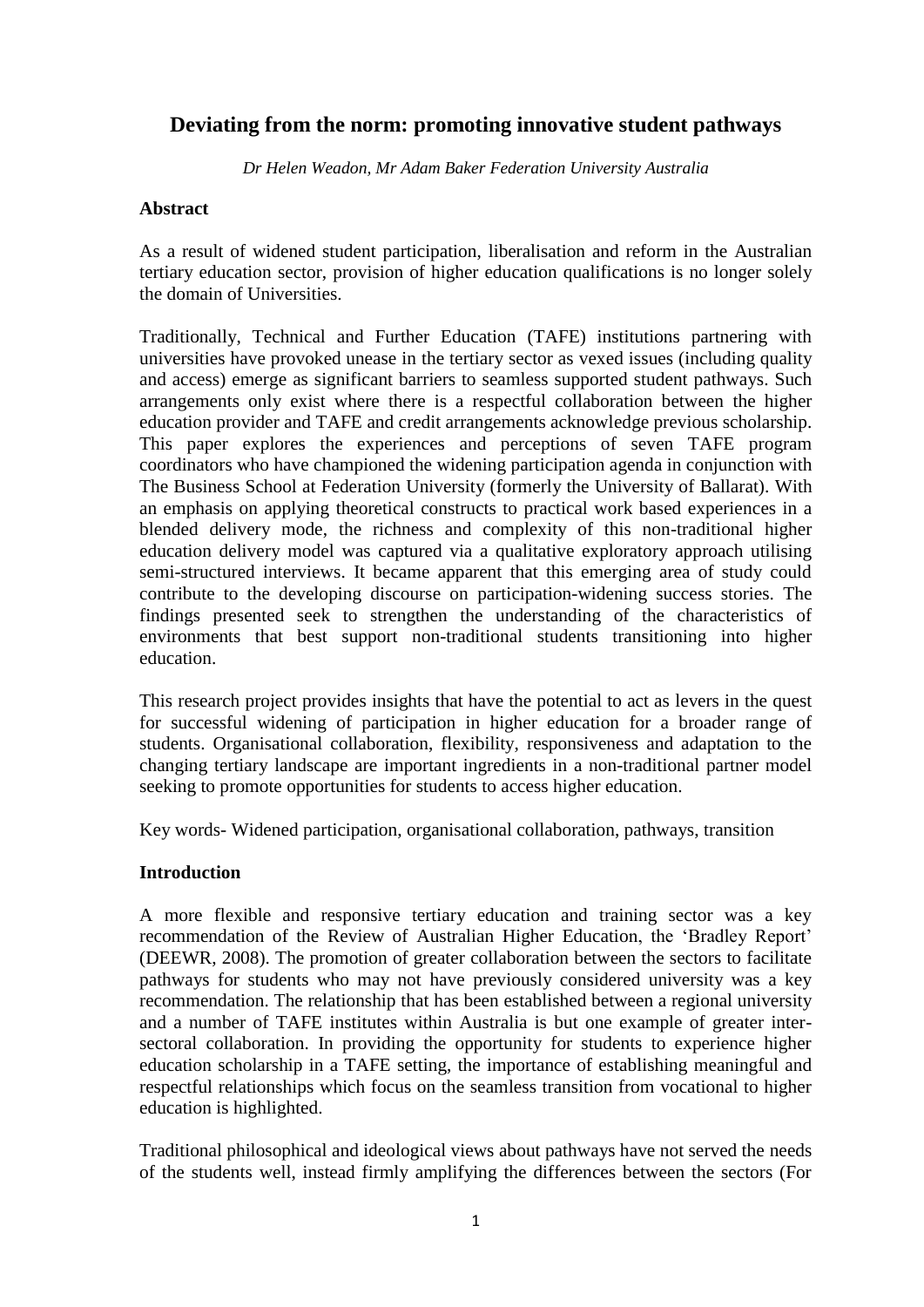example; Walls & Pardy, 2010; Milne, Keating & Holden, 2006). Bourdieu's (1996) claim that universities are powerful contributors to the maintenance and reproduction of social inequality can be witnessed in the varying credit arrangements for students transitioning from a vocational qualification into a higher education qualification. Barrington's (2004) study reinforces the belief that Western higher education institutions still privilege certain ways of knowing that focuses on a narrow view of the intellect.

In 2011, the Business School at the Federation University Australia commenced a series of partnerships arrangements in order to deliver undergraduate qualifications within TAFE institutions. The educational vehicle chosen was the 'applied degree', an undergraduate bachelor degree that 'Provides a mix of theory and analytical skills with career-oriented, practical education' (World Education News & Reviews, 2008). This type of program appeared to be congruent with both the strong vocational needs of the student cohort, and the educational culture of the TAFE environment. This paper explores the experiences and perceptions of TAFE program coordinators who have been instrumental in the establishment of undergraduate applied degrees within vocational institutions. Consequently, the research question asks 'What are the characteristics of the TAFE educational environment that promote successful transition into a higher education program for non-traditional students?' Being responsible for the implementation of these programs, the coordinators occupy a unique vantage point as they act as a conduit between students, the hosting organisations (TAFEs) and the university itself.

It is anticipated that these insights have the potential to act as levers in the quest to successfully widen participation in higher education in the Australian context. Whilst it can be argued that this paper presents the phenomena in question from a single viewpoint (i.e. no student or higher education views have been canvassed), the insights of the coordinators contribute an important initial view of the benefits and challenges of this newly established pathway into higher education scholarship.

This paper first reviews the extant literature concerning the widening of participation in higher education, focussing specifically on student pathways between TAFE and University qualifications and the challenges encountered by students during times of educational transition. Using a Grounded Theory methodology, this research project identifies significant themes which characterise the transition of students from a vocational qualification into higher education within the TAFE environment. It concludes by describing how this innovative learning model may facilitate the reduction of 'transitional shock' amongst students encountering bachelor-level scholarship for the first time, thus encouraging the widening of participation in higher education.

## **Literature Review**

Historically, the relationship between the higher education sector and the TAFE sector has been one of unease. Traditionally held beliefs about the unsuitability of graduates from the TAFE sector entering higher education programs have reinforced barriers and ensured that the cultural and institutional gaps are maintained. The Bradley Report (DEEWR, 2008) presents the argument that enhanced pathways between TAFE and higher education are not about the subsuming of one sector over another, but an opportunity for a more harmonised approach between the sectors focusing on the needs of the students. The introduction of the Australian Qualifications Framework (AQF, 2013) supports the development and maintenance of pathways which provide access to qualifications and assist people to move easily between different education and training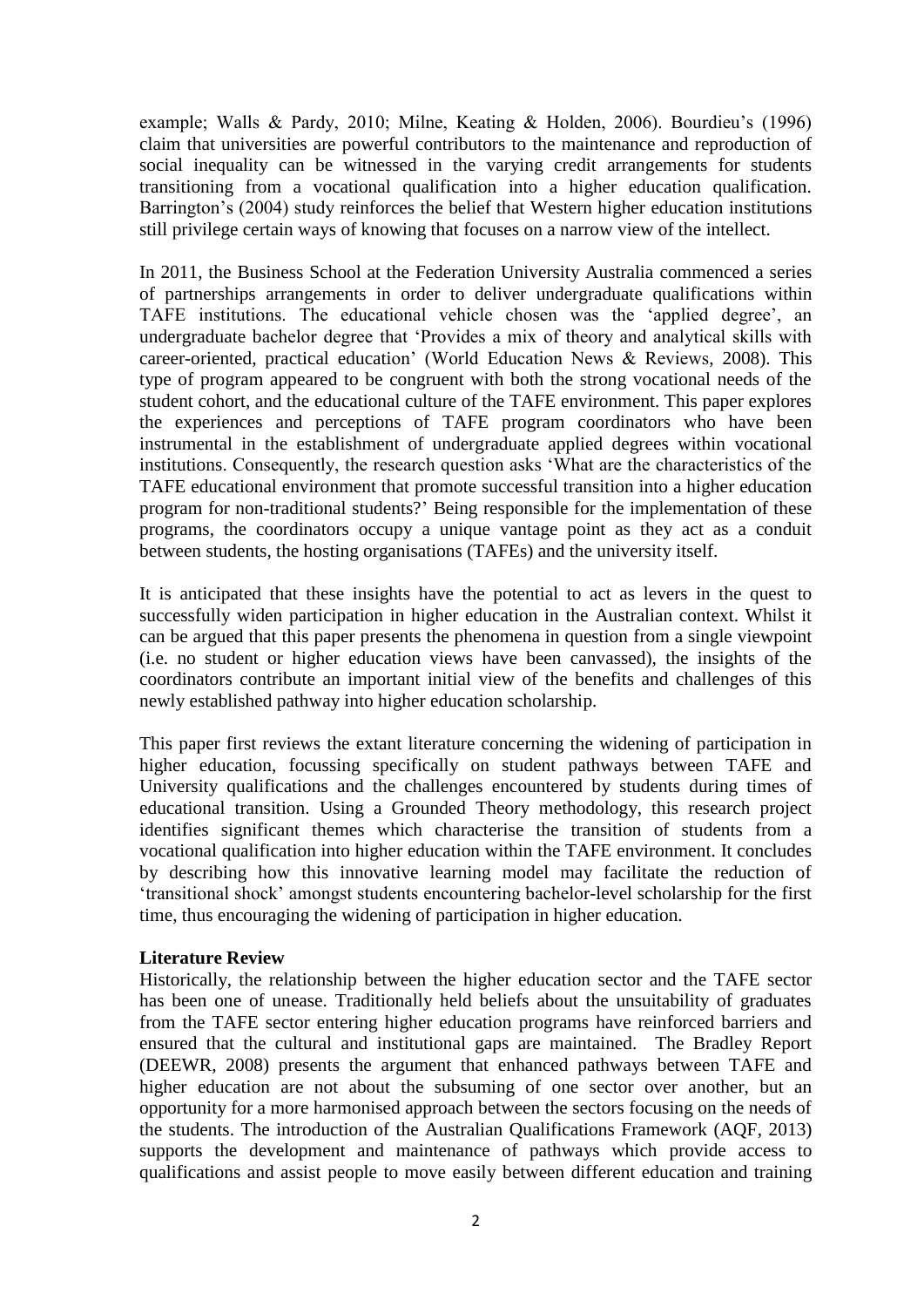sectors and between those sectors and the labour market (p.8). Its recommendations include the provision of a register of credit transfer agreements that is to be publicly available (AQF, 2013, p.80). It can be argued that institutional and cultural barriers need to be re-examined in light of the widening participation agenda of the Government.

A review of the literature on widening participation indicates that research studies which qualitatively examine transitional experiences of students moving between the VET and higher education sectors in Australia are limited (O'Shea, Lysaght & Tanner, 2012). In many Australian higher education institutions there appears to have been an unwillingness to engage in respectful conversations about pathways for such students. Grubb (2003) describes Australian TAFEs as having the weakest link to universities in comparison to other OECD countries, thus adding weight to the traditional position of privileging one form of knowledge over another. Gordon (2007) claims that in order to transform higher educational cultures and practices, there needs to be redressing of historical misrecognitions that places one type of learning above another. This study acknowledges that too little attention has been paid to the various higher education cultures and practices that generate exclusions. Gordon (2007) defends the argument that such transformation is not about lowering standards but about redistributing and transforming knowledge through the recognition of vocational qualifications such as though awarded in TAFEs.

Increasingly, the blurring of the boundaries through the Governments participationwidening policies has forced both higher education and TAFE to reposition their respective institutions in the market. The literature suggests that there is evidence of an increasing degree of confluence (DEST, 2006) between the two sectors and suggests that this convergence provides the potential for increased cross sectoral collaboration (thus, 'deviating from the norm'). A strong enabler for the inclusion of students from diverse learning experiences in those institutions that embrace credit transfer arrangements was the strength of mutual respect and commitment shared by both Vocational and Technical Education (now referred to as VET) and higher education partners (DEST, 2006).

With a smaller market reach, universities have sought innovative ways to capture the attention of students including the strengthening of the relationship with TAFE institutions. Both the Bradley Report (2008) and the study undertaken by DEST (2006) identify a number of examples of successful (but small) cross sectoral pathway initiatives evidenced by the increase in the proportion of students 'pathwaying' from VET to higher education (5.8% in 1994 to 10.1% in 2006). Whilst there has been a gradual increase in the number of TAFE students accessing higher education over the past 25 years, what is evident is that the pathways accessible to TAFE students are generally treated more respectfully (via credit arrangements) in a lower ranked university thus adding to the stratification of widened participation. 62% of commencing students in 2007 in the Australian Group of Eight (Go8) universities were high school graduates and only 2.7 % from TAFE, whereas, in other universities, approximately 41.7% of commencing students were high school graduates and 12.6 % had VET qualifications (Wheelahan, 2009, p 14).

Whilst the uncapping of higher education places has heightened the competition for the student dollar, the widening participation agenda has also been associated with redressing the under-representation of certain social groups in higher education (Burke, 2008). Raising student aspirations is a key theme in the widening participation movement and is one that highlights the deficit view, communicated through the labyrinth of language used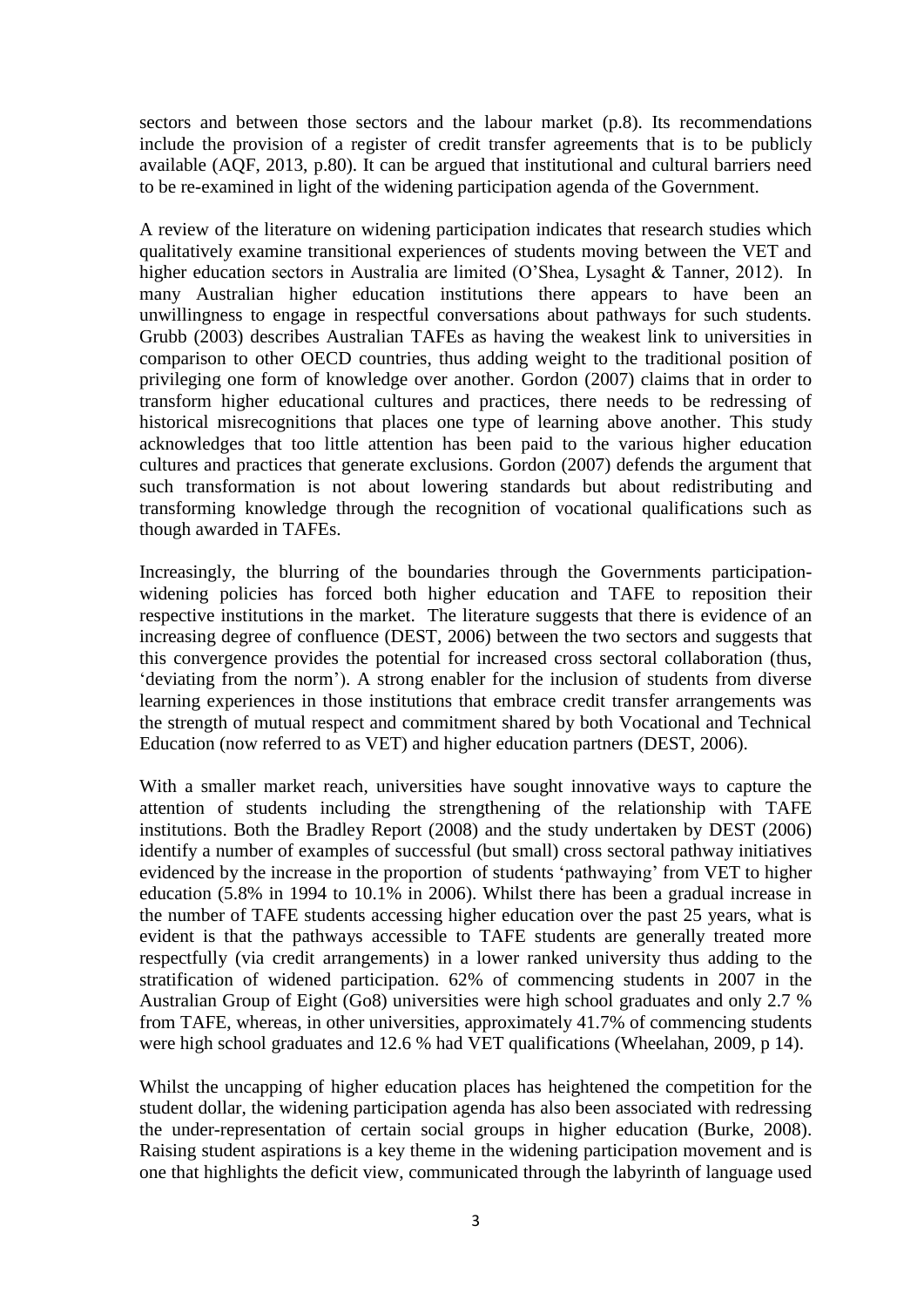in communication from higher education providers. The culture of exclusion that privileges certain ways of knowing and focusses on a narrow view of intellect does not allow for socio-cultural differences (Barrington, 2004). It highlights the advantage that cultural capital plays in providing passports to privilege, often unavailable to students from environments devoid of the higher education experience. Wheelahan (2009) argues that there is a lack of sufficient access to higher education for students from low socioeconomic status (SES) backgrounds who are coming from a VET background.

Maclennan, Musselbrook & Dundas (2000) add another dimension to the discourse of access to higher education by low SES students by distinguishing between 'selecting' universities and 'recruiting' universities. 'Selecting' universities are the universities with entrance requirements that privilege students from families who understand and promote tertiary education. 'Recruiting' universities are those who actively seek enrolments and generally do not attract the higher achieving student. In order for there to be a respectful relationship between higher education providers and TAFE partners the emphasis needs to be on 'recruiting' with an emphasis not on lowering standards but about redistributing and transforming knowledge (Burke, 2013). Improved pathways for students and, particularly, for students who are first in their family to undertake tertiary studies need to be a focus of respectful conversations between the sectors.

The review of the literature highlighted a number of factors that tended to exclude TAFE students from higher education experiences. These included:

- Higher education not being accessible to students from low socio-economic status backgrounds
- Higher education institutes privileging one form of knowledge over another
- Institutional and cultural barriers that exist within higher education providers
- Substandard relationships between traditional higher education providers and TAFE institutes

Thus, a review of the literature underscores existing theory but, alone, does not provide a framework (Urquhart, 2006). The four emerging concepts above provide a context to better understand the transitional changes faced by non-traditional students through the eyes of the TAFE coordinators.

## **Method**

Adopting a qualitative exploratory approach, this research explores a non-traditional learning model which has been shown to encourage a positive transition of non-traditional students into a higher education environment: that of Federation University Australia/TAFE partnerships delivering undergraduate applied degrees within the TAFE learning environment. The Federation University Australia Business School has eight active TAFE partner institutions delivering its undergraduate applied degree courses in Australia. These partners are located in two Australian states and reflect both regional and urban TAFE locations. Authorised ethics approval from Federation University Australia was obtained for this project and separate institutional permission was sought from each of the TAFE institutions to allow participation of the higher education coordinators. Seven of the eight TAFE institutes allowed their program coordinators to participate in this study. This yielded seven interview transcripts in total  $(n=7)$ , all of which were used in the development of this paper.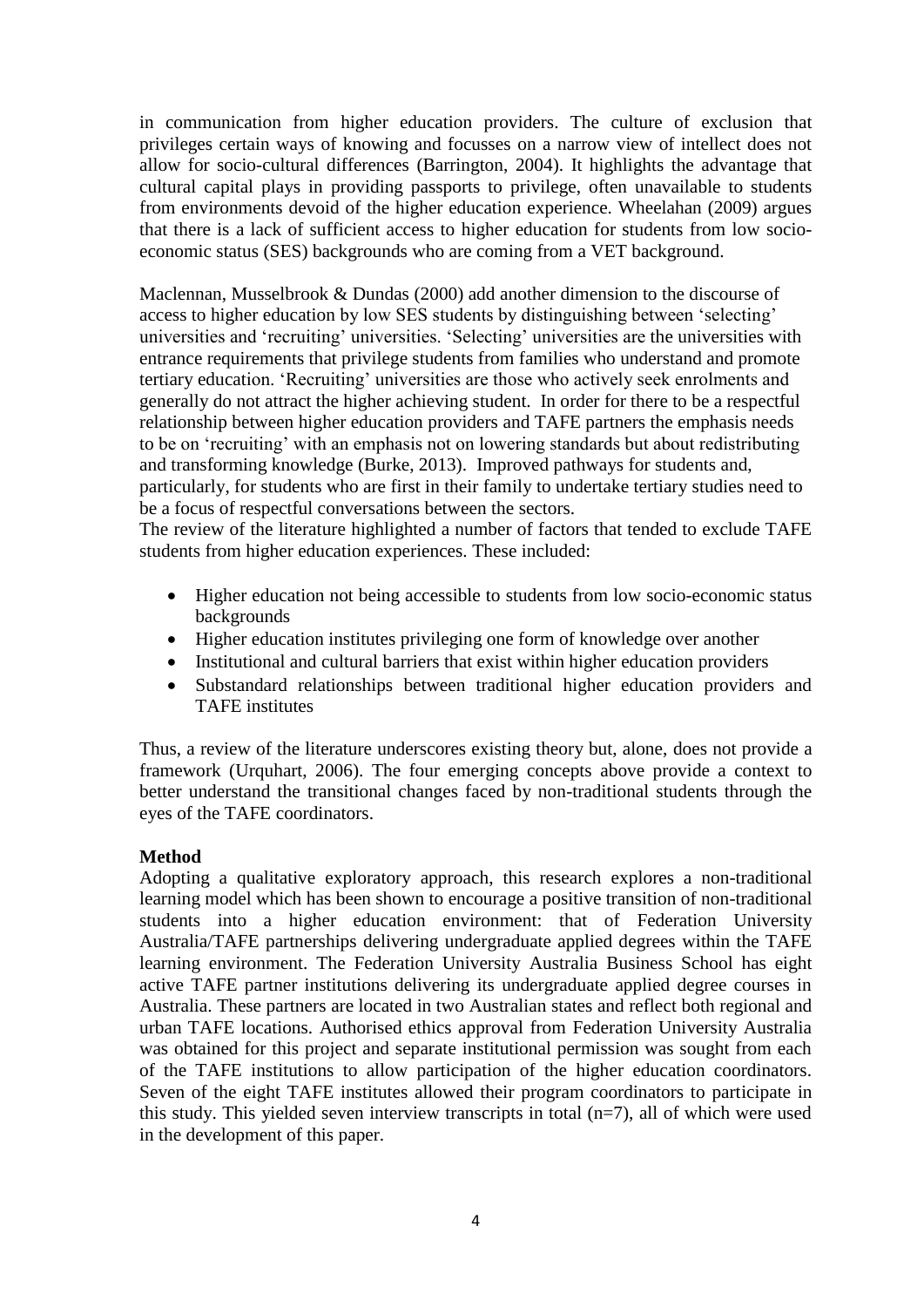Due to the exploratory nature of this study and its constructivist focus (Charmaz, 1995b) face-to-face semi-structured in-depth interviews were chosen as the principle method for collecting data. Eight open-ended questions (guided by the research question, literature reviewed and study objectives) were developed initially although, in the traditions of Grounded Theory, these questions evolved as the emerging theory began to take shape. Where possible, interviews were undertaken at the TAFE location, with only one interview requiring off-site facilitation due to the limitation of distance. The interviews, each of approximately one hour duration, were recorded and transcribed. As coding from data is the fundamental analytic tool in unearthing emerging themes, interview transcripts were coded using Grounded Theory principles (Glaser, 1992). Participants were informed of the confidentiality of their contribution and assured that they could not be identified.

In the first review of the transcripts, open coding fragmented the data through line-by-line analysis to identify a universe of largely unfocussed codes. A second pass through the data using constant comparison techniques supported axial coding where questions were asked relating to 'Causes and consequences, conditions and interactions, strategies and processes and…concepts that cluster together' (Neuman, 2006, p.463).

Under the canons of Grounded Theory, other data sources were not disqualified from use, and a number of coordinators voluntarily provided additional written reflective comments post-interview. Program brochures and websites were also interrogated for relevant data to construct the picture of the experience of TAFE students as they transition into higher education.

#### **Findings**

The process of constant comparison of the data revealed eight significant themes which, from the perspective of the TAFE program coordinators, characterise transition from a TAFE environment into higher education. The themes are presented and discussed in detail in the paragraphs that follow.

#### *Delivery mode and program type contribute to successful transition*

In the minds of the program coordinators interviewed, there is little doubt that the blended learning model employed in this partnership arrangement contributes to the likelihood of successful student progression. It was widely believed the blended structure of this program (12 hours of online delivery of subject materials, 12 hours of online activities and 12 hours of face to face workshops per course) was a key factor in student retention. One of the coordinators (C7) stated they were "not sure students would survive in a traditional university environment". Specifically, the applied degree program delivered via 'blended' learning mode, appeared to make the program more accessible to the cohort of students from a TAFE pathway. Coordinators commented that students responded positively to the combination of workshop-style face-to-face delivery, self-directed learning and on-line components of the program. One coordinator (C3) believed that the applied degree teaching mode was effective with the TAFE students because it offers a middle ground between the competency-based TAFE content and the more conceptual higher education programs. Another coordinator (C1) suggested that the blended teaching mode enabled them (the students) to feel secure, because they know what is expected of them. Whilst the coordinators we interviewed indicated that the blended delivery style favoured the students transitioning from a competency based learning into outcome based learning, it was interesting to note the observation of one coordinator (C4), who felt that the teaching staff at their TAFE struggled with the blended delivery and, having been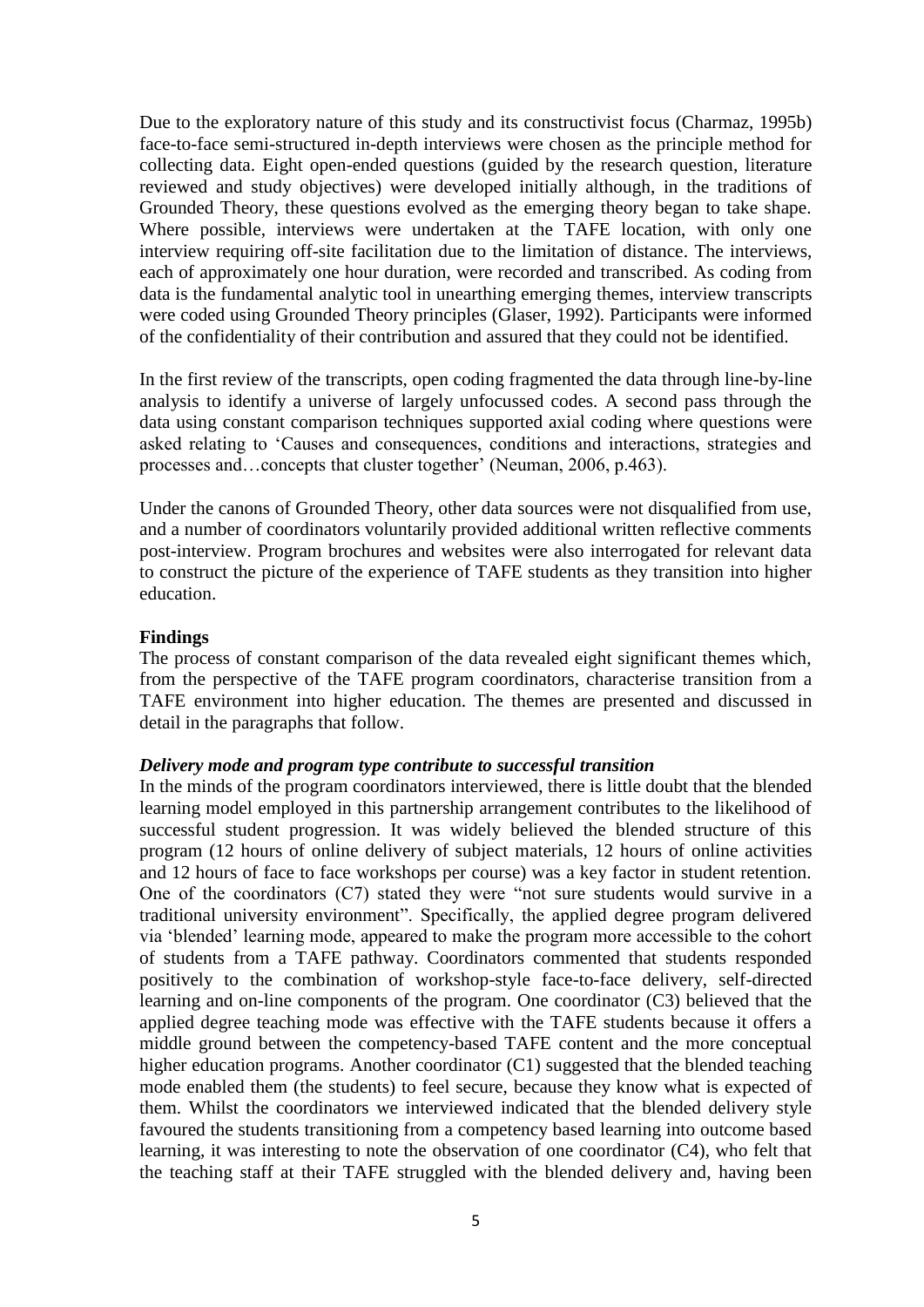appointed to a lecturing role on behalf of a university, reverted to a traditional didactic lecturing style "because this is university and I'm now a university lecturer and this is what a university lecturer must do". Interviewing TAFE teachers was not within the scope of this research project but it emerged as an important facet for the success of the program.

#### *Predominance of barriers to traditional university participation*

The coordinators identified a range of barriers to traditional university participation exhibited by the student cohorts within the applied degree program; poor previous educational experiences; no family tradition of university attendance; educational discontinuity; competing demands on time (often mature-aged students); low socioeconomic status and low academic self-efficacy. Indeed, one coordinator (C3) indicated that, for some students, entry into this program represented a 'last chance' to access higher education. For others, a university degree had never previously been considered, and they were excited at the prospects that this program offered. Many of the coordinators reported that most students displayed a strong internal motivation but suffered significant initial anxiety. One coordinator observed that "it [the transition to higher education] is not easy for students – they are vulnerable to negativity and we land up just trying to coax (her) over the line".

#### *Student challenges*

At the classroom level, the diverse nature of the TAFE cohorts posed a number of pedagogic difficulties. As reported by one coordinator (C2) "mature age students almost squash the younger students" and the mixture of students can negatively influence class discussions and academic risk-taking. More rigorous student induction to the new academic requirements is seen as highly desirable by TAFE program coordinators and improved communication of assessment expectations, in particular, would be expected to reap both psychological and performance benefits in transitioning students.

#### *Academic challenges*

Coordinators also highlighted a range of academically-oriented difficulties that their students faced in the transition from TAFE to Higher Education. Foremost was the adjustment required from a competency–based environment to that described as requiring 'self-directed knowledge acquisition'. As one coordinator (C3) reported "learning at a conceptual level (in higher education) is not always readily accessible for our students". Coordinators consistently referred to the prescriptive and homogenous nature of competency-based learning in contrast to the self-direction called for in degree-level assessment tasks as problematic.

One coordinator (C1) spoke candidly about the difficulties of the students in grasping the difference between TAFE and higher education:

Yeah, for me it's a frustration at the disconnect between the higher ed expectations and the Vocational Education and Training expectations so it's a very big paradigm shift to move from VET where it's about competency based learning, where it's about doing, to a higher ed paradigm where it's about knowledge, knowing and that knowledge is not something concrete.

The coordinators described a range of skill-based challenges for transitioning students; the rigorous research skills required are demanding for students, the expectations regarding academic writing style pose significant difficulties, and the focus on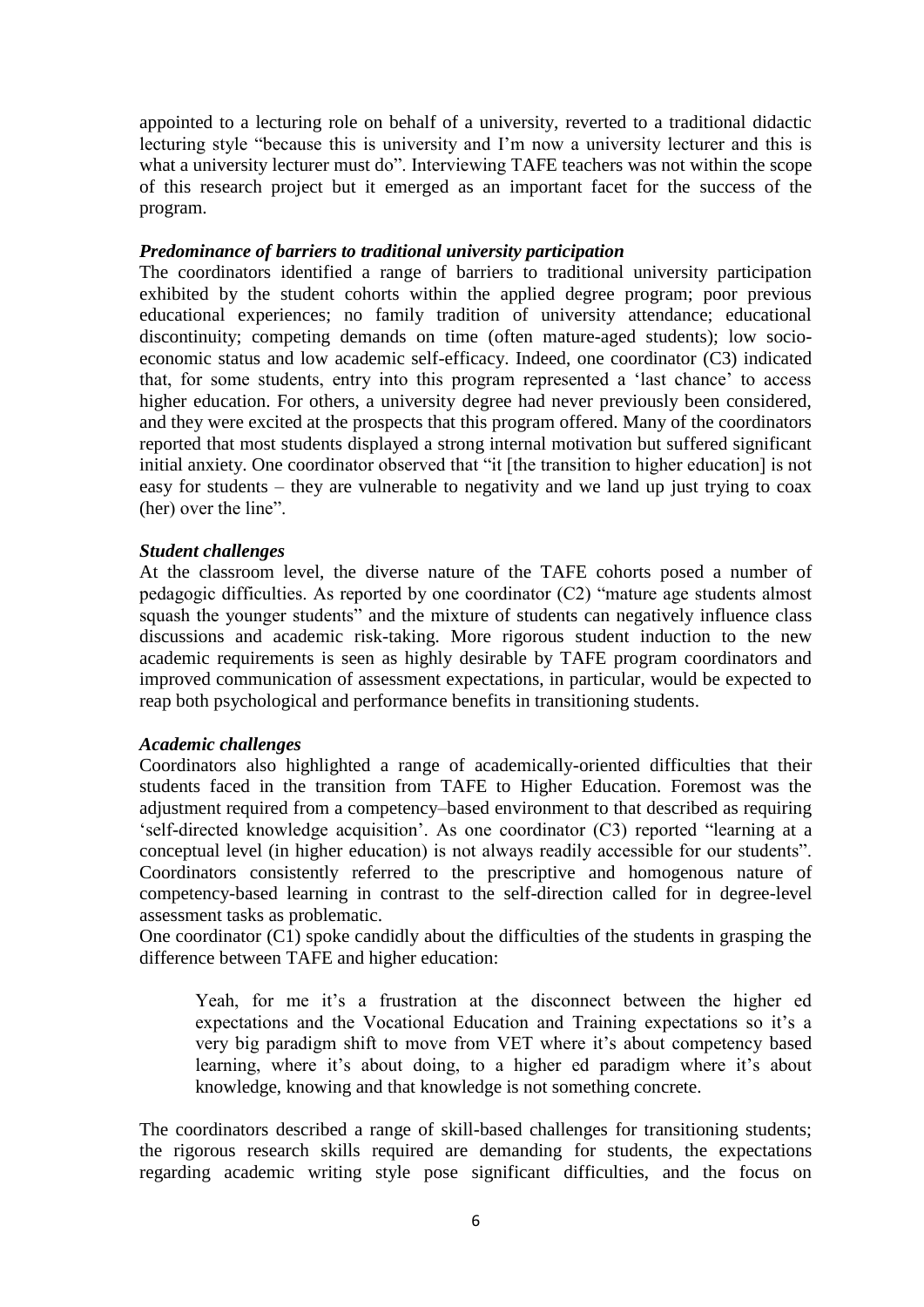referencing integrity demands that new skills are acquired. Coordinators reported a high level of student concern regarding mastering critical academic skills. A number of the TAFE coordinators championed the concept of embedding greater academic rigor in Diploma and Advanced Diploma studies as a prelude for a degree pathway.

## *'Transitional shock'*

In summarising student attitudes towards the transitional from TAFE to Higher Education, one coordinator (C1) discussed the experience that she has had with the students and described the student's transition to higher education as a "scary jump", "a shock to their system" and "challenging" for the students. However, coordinators unanimously agreed that the maintenance of a consistent educational environment for TAFE students had provided them the security they need to address the significant academic challenges that higher education poses for this particular cohort.

## *The TAFE effect*

It would appear that certain aspects of the TAFE teaching environment enhance the prospect of a successful transition into higher education scholarship. Coordinators reported that the smaller TAFE class sizes allow "academic intimacy, accessibility and engagement". Believing that support impacts success for this particular cohort type, scaffolding, guidance and nurturing were seen as a vital role in the teaching staff appointed: "[we] need to give psychological and academic support to allow academia to flourish"

Two of the coordinators (C6 & C2) suggested that TAFE had successfully engendered a customer-centric view across the organisation, and saw students as clients. One coordinator (C4) expressed the view that TAFEs had been successful in becoming a "lifelong learning partner" with the student which, in turn, encourages loyalty and 'repeat buy" during the educational journey. It was suggested that this ethos was evidence that TAFE organisations with a commercial focus tended to nurture students for enrolment longevity but a positive by-product was satisfied students.

The beneficial effects of both security and sense of community provided by a familiar and nurturing environment emerged as a significant theme. Coordinators commented on the desire of students to stay within the 'safety' of the environment they had become familiar with whilst undertaking their TAFE qualifications. Many of the coordinators believed that "the environment [at TAFE] is as good as if they were at the university". One Coordinator (C2) felt that they "knew their students well" and as a result could retain the "tight knit cohort" experience that seemed to benefit the students.

Teaching staff selection appears to be a crucial factor in the 'TAFE effect' according to the participants of this study. An ability to build rapport and provide academic and psychological nurturing to students is seen as desirable attributes amongst TAFE staff. One respondent (C4) indicated that the usual subservient relationship between academic and students within a university context contrasted sharply with the 'learning partner' role of educators within this program. Furthermore, it was maintained that TAFE staff teaching into the applied degree program were admired and respected due to their business pedigree, a characteristic that provided aspirational motivation for students "[We] hire staff with commercial experience – grounded in real world – hero: transferable admiration"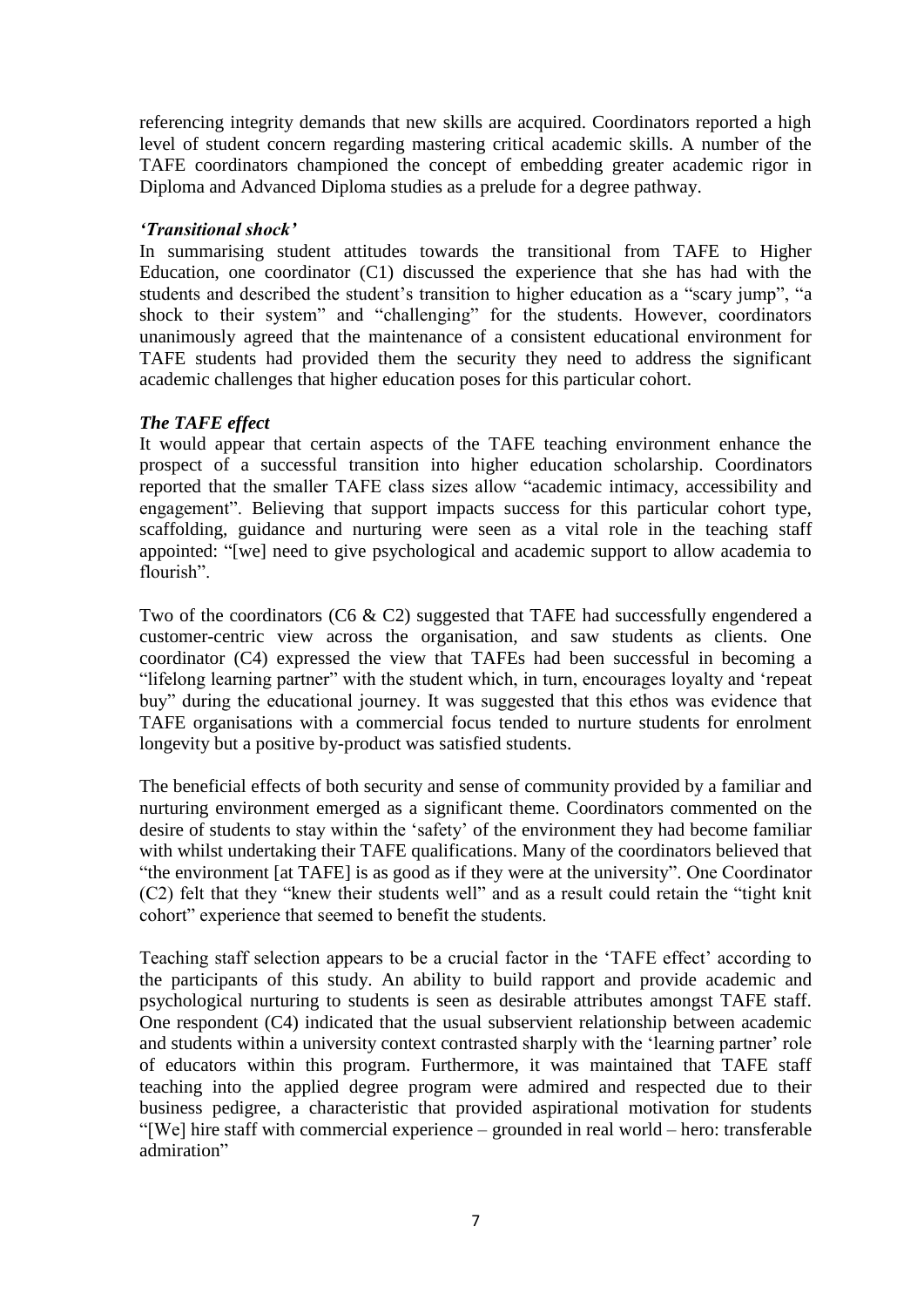## *Staff Challenges*

As this program represents a transition for staff as well as students, the majority of critical comments from participants coalesce around the topic of inadequate instruction and training of teaching and administration personnel: "TAFE staff feel as though they need to have their hand held, as well as the students". Furthermore, the model appears to face resistance from two quarters with some TAFE staff feeling philosophically uncomfortable with the adopting of higher education programs within their organisation and some university staff adopting an elitist demeanour in the belief that TAFE delivery of undergraduate degrees compromises academic standards. Many of the TAFE coordinators commented on the ease of communication with the university staff generally but felt that many academic staff did not convey a positive understanding of the purpose of the TAFE institution. It was felt that there was "inconsistency between lecturers and their relationship building capacity".

Improved communication and internal marketing efforts were seen by coordinators as potential solutions to this resistance: "we know how we do our communications through to the university and I think that part of it works really well" (C2). Another coordinator (C1) stressed the different mindset to teaching between VET and higher education with a greater focus on professional development/scholarly activities needed for staff teaching into this program in the future. One coordinator (C3) believed the higher education teaching experience positively influenced their pedagogical approach to delivery of VET programs.

## *Productive TAFE-university partnerships*

Respectfulness of the relationship between the university and a TAFE partner was a recurring theme throughout the coordinator interviews. Universities were generally perceived as displaying an attitude towards TAFE institutions that was not always respectful and, consequently, universities within the same region may not be a "fit for organisational objectives" due to an unwillingness to form a productive interorganisational dialogue. Two reasons were given for the strength of the partnership with Federation University. The dual-sector nature of the university appeared to instil empathy for the TAFE sector within the organisation, and a long history of partnerships with a variety of higher education providers both onshore and internationally (spanning some fifteen years) has forged the development of a partner focus within the university at large. It was noted that appropriate credit arrangements for previous study and regular visits to the partner provider also serve to enhance the relationship, and a number of TAFE coordinators referred to the Centre for University Partnerships (CUP) as a vital facilitation mechanism for responsive partnership operations.

## **Discussion and Conclusion**

The innovative nature of the learning model under consideration is one that has broken new ground in the tertiary space and represents a relatively recent addition to the multiplicity of ways in which higher education programs are being delivered. Boasting a high student retention rate in the applied degree program, this model is but one initiative proffered to overcome some of the transitional challenges faced by a diverse student cohort. Findings from this project indicate that TAFE students may be amongst the most vulnerable as they transition into higher education due to a predominance of risk factors including; poor previous educational experiences; no family tradition of university attendance; educational discontinuity; time competition; low socio-economic status and low academic self-efficacy.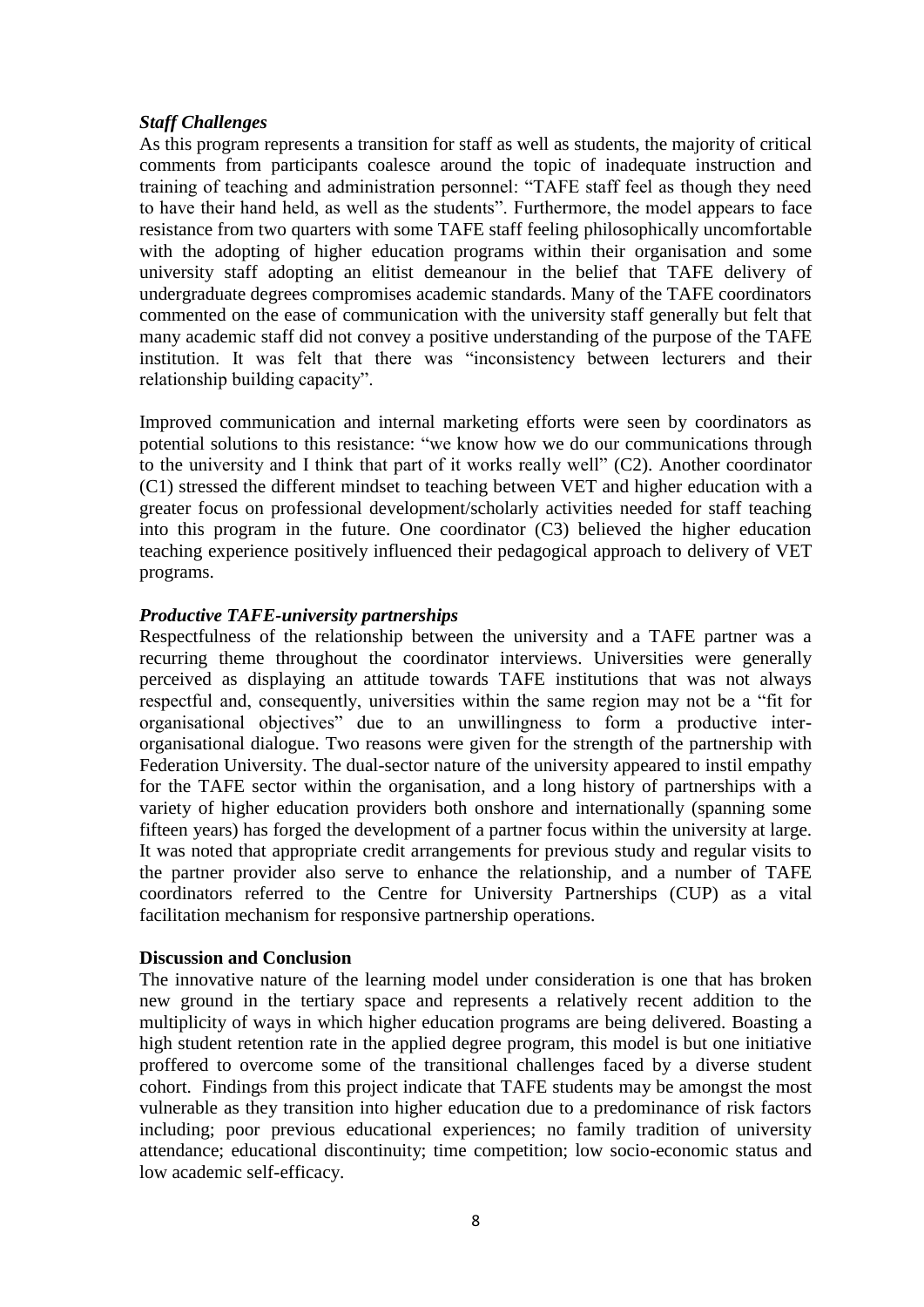It would appear that the greater academic challenges that confront non-traditional students from TAFE institutions seeking a higher education qualification may be offset by an environmental *status quo* which provides security and support thus enabling success. While not devised to describe an educational environment *per se*, Maslow's (1954) 'hierarchy of needs' was evident in the consistency of comments the coordinators expressed about the TAFE environment. With the lower needs of the Maslow (1954) model ('Safety' and 'Belonging') being met by the familiar TAFE environment, students appeared free to turn their attention to higher educational academic scholarship and benefit from the more personalised academic attention on offer. The importance of environmental familiarity is a crucial factor in easing transition for the non-traditional student. It is pertinent to note that while it would appear that the TAFE environment is the antithesis of an elite university, it is somewhat ironic that *all* partner organisations have sought to establish a higher education space within their campus. Students enrolled in the degree program in each of the TAFEs were provided with a 'university' style space but with the benefits of a more intimate learning experience. Whilst it was perceived that a space removed from access by other students with tea and coffee facilities would facilitate a feeling of being a higher education student more interesting was the observation by one coordinator  $(C7)$  "But the one thing we've noticed is that [they] have higher expectations because they're paying a higher fee. They don't like it, they wouldn't like a classroom that wasn't, you know, suitable in their eyes and they certainly have an expectation, even though they may not have sat very formal exams in their VET course, they have a very high expectation about the exams and the atmosphere". Despite not having had a traditional university experience, it was evident that the students had an understanding of what they should be experiencing. It is not within the scope of this paper to explore student perceptions but it sets the scene for further investigation.

However, it is not only the consistency of the environment that is important to successful transition into higher education but the *nature* of that environment. Smaller class sizes and the nurturing culture of TAFE institutions allow an academic intimacy and accessibility to staff not usually found within higher education. This was supported by the attributes and pedagogy of the staff employed to deliver the applied degree courses within the TAFE institution who were able to provide both psychological and academic support to allow academic endeavour to flourish in these student cohorts.

Delivery mode and the program type also appear to play a significant role in the academic engagement of these non-traditional groups embarking on higher education. A traditional degree, further encouraged by the ethos of the Australian Qualifications Framework (2013), builds academic skills progressively over a structured three year program. With the application of credits for prior learning, TAFE Advanced Diploma graduates find themselves thrown in to the third year of a Level 7 qualification without the benefit of higher education academic skills. For many students, the result is stress and 'transitional shock' as they attempt to navigate their way their way through the academic demands that is foreign to them.

The variety of teaching modes employed within this program (online, self-directed and face-to-face) may better meet the needs of students who exhibit non-homogenous learning preferences. Furthermore, the program type, itself, appeared to be strongly endorsed by the participants; the strong vocational needs of the student and the competencies of the TAFE institution demonstrated a good fit with the characteristics of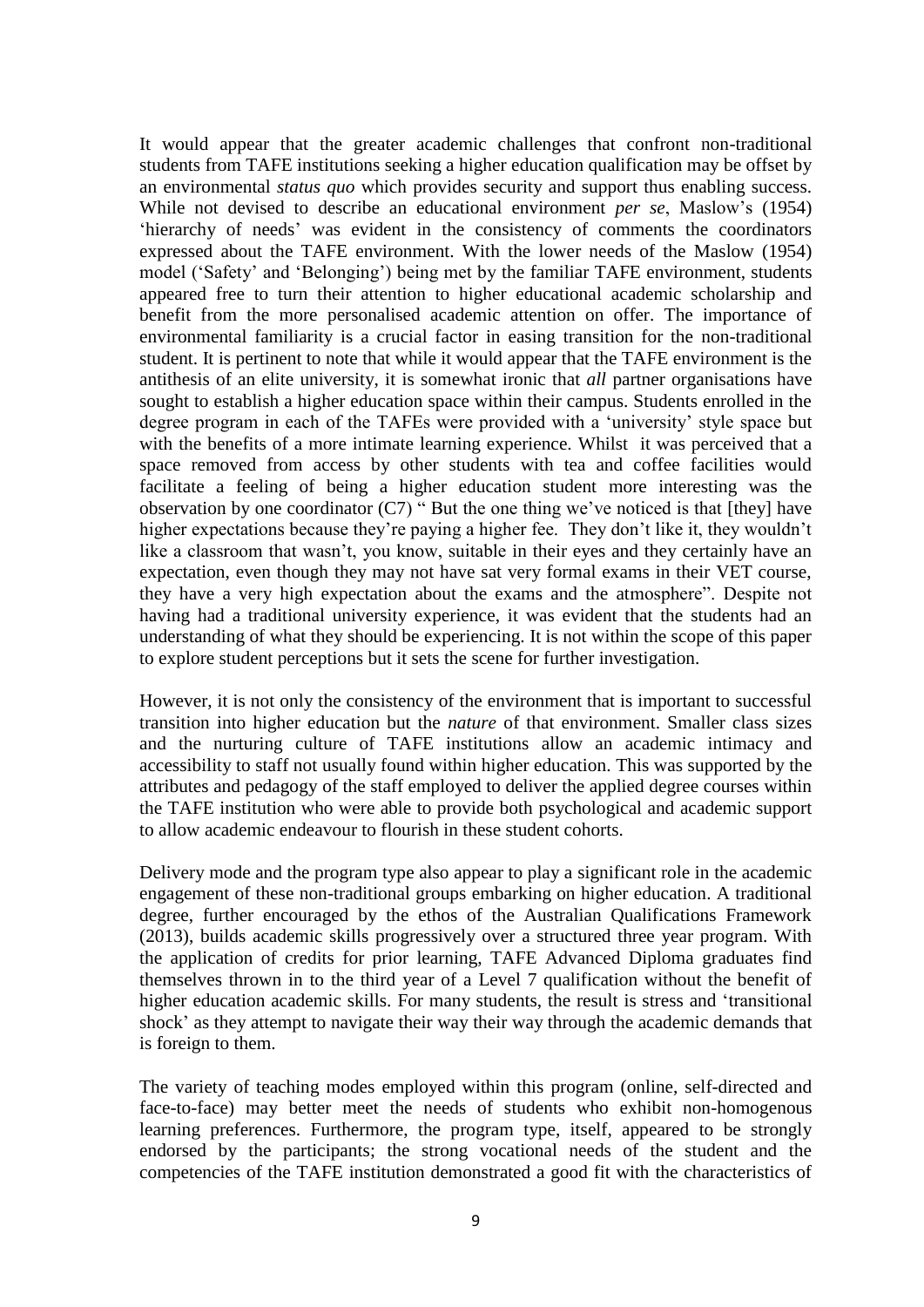the applied degree program offered. Heirdsfield, Walker, & Walsh (2005) observed that some of the transition issues faced by students can, in part, be explained by the contrast between the competency-based curriculum of TAFE and the theoretical focus of the university. Applied degrees appear to bridge the gap between these two competing philosophies.

Respectful relationships between higher education and TAFE institutes can result in positive outcomes for the non-traditional student as verified by the coordinators. Explicit pathways that are inclusive of different traditions of knowledge and skill acquisition are possible where mutual understanding can be engendered between the two sectors. This research demonstrates the positive outcomes for teaching staff as trustful relationships build between the sectors. Increasing confidence in TAFE staff who deliver the higher education programs has resulted in constructive communication with higher education teaching staff. One positive outcome for the relationship was a more enlightened view of the ability of TAFE students to master higher education culture and learning, albeit within the safety of a non-traditional environment. Verification of these findings from a student point of view suggests a desirable direction for future research.

## **References**

Australian Qualifications Framework, (2013), 2nd edn, January, AQF Council, Adelaide

Barrington, E. (2004). Teaching to student diversity in higher education: how Multiple Intelligence Theory can help. *Teaching in Higher Education*, Vol 9, No 4, pp 421-434

Bourdieu, P. (1996). *The State Nobility*. Cambridge: Polity Press

Burke, P.J. (2013). *The right to Higher Education: Beyond widening participation*. Hoboken. Taylor and Francis.

Charmaz, K. (1995b). Grounded theory. In J. Smith, R. Harre′, & L. Langenhove (Eds.), *Rethinking methods in psychology* (pp. 27-65). London. Sage

Department of Education Employment and Workplace Relations (2008). *Review of Australian Higher Education*. Canberra: DEEWR

DEST (2006), Phillips KPA Project 2064. Giving credit where credit is due. Final Report.NSW

Glasser, B. (1992). *Basics of grounded theory: Strategies for qualitative research*. Chicago: Aldine

Glaser, B.G., (1978). *Theoretical sensitivity: Advances in methodology of grounded theory*. Sociology Press, Mill Valley.

Gordon, J. (2007). What can white faculty do? *Teaching in Higher Education*, 12, 337- 348

Grubb, D., & Carcillo, S. (2003) From Inactivity to Work: The role of Active Labour Market Policies. Retrieved April 28th, 2013. www.oecd.org/social/soc/36945194.pdf

HEPP. (n.d.). Retrieved April 28th, 2013

www.innovation.gov.au/HigherEducation/Equity/HEParticipation/pages